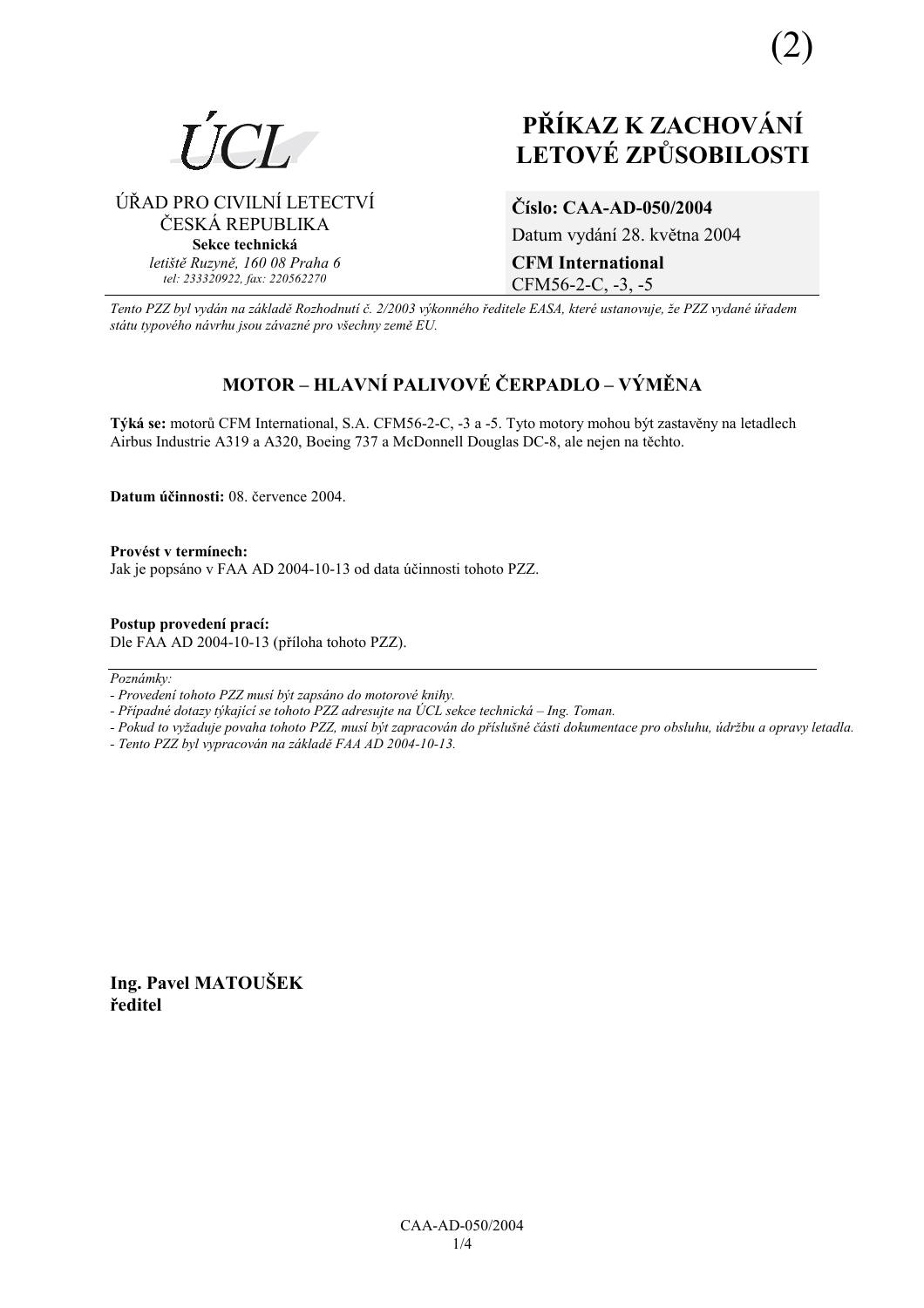# **2004-10-13 CFM International, S.A**.: Amendment 39-13643. Docket No. 2002-NE-26-AD.

# *Applicability*

This airworthiness directive (AD) applies to CFM International, S.A. CFM56-2-C, -3 series, and -5 series turbofan engines. These engines are installed on, but not limited to, Airbus Industrie A319 and A320, Boeing 737, and McDonnell Douglas DC-8 airplanes.

**Note 1**: This AD applies to each engine identified in the preceding applicability provision, regardless of whether it has been modified, altered, or repaired in the area subject to the requirements of this AD. For engines that have been modified, altered, or repaired so that the performance of the requirements of this AD is affected, the owner/operator must request approval for an alternative method of compliance in accordance with paragraph (f) of this AD. The request should include an assessment of the effect of the modification, alteration, or repair on the unsafe condition addressed by this AD; and, if the unsafe condition has not been eliminated, the request should include specific proposed actions to address it.

# **Compliance**

Compliance with this AD is required at the next engine shop visit, or main fuel pump replacement, whichever is earlier, after the effective date of this AD, but no later than January 1, 2007, unless already done.

To prevent main fuel pump bearing failures resulting in fuel nozzle clogging, low pressure turbine (LPT) case burn-through, and damage to the airplane, do the following:

# **Main Fuel Pumps Installed on CFM56-2-C Engines**

(a) For CFM56-2-C engines, do the following:

(1) Remove from service main fuel pumps part number (P/N) 301- 779-002-0.

(2) For all CFM56-2-C series engines that have incorporated CFM International Service Bulletin (SB) (CFM56- 2) 73-081, remove from service main fuel pumps P/N 301-776-101-0, P/N 301-776-102-0, P/N 301-776-103-0, P/N 301-776-104-0, P/N 301-776-105-0, P/N 301-776- 106-0, P/N 301-776-108-0, P/N 301-776-109-0, P/N 301-776-110-0, P/N 301-776-111-0, P/N 301-776-112-0, and P/N 301-776-113-0.

(3) For all CFM56-2-C series engines that have incorporated SB (CFM56-3) 73-087, remove from service main fuel pumps P/N 301-778- 801-0, P/N 301-778-802-0, P/N 301-778-804-0, and P/N 301-778-805-0.

(4) For all CFM56-2-C engines that have incorporated SB (CFM56- 2-C) 73-A113, remove from service main fuel pumps P/N 301-779-006-0.

(5) Install a serviceable main fuel pump. Information on converting removed pumps into serviceable pumps can be found in SB (CFM56-2) 73-0104, Revision 3, dated December 17, 2003.

# **Main Fuel Pumps Installed on CFM56-3 Series Engines**

(b) For CFM56-3 series engines, do the following:

(1) Remove main fuel pumps P/N 301-779-002-0.

(2) For all CFM56-3 series engines that have incorporated SB (CFM56-3) 73-A129, remove from service main fuel pumps P/N 301-779- 006-0.

(3) For all CFM56-3 series engines that have incorporated SB (CFM56-3) 73-087, remove from service main fuel pumps P/N 301-778- 801-0, P/N 301-778-802-0, P/N 301-778-804-0, and P/N 301-778-805-0.

(4) Install a serviceable main fuel pump. Information on converting removed pumps into serviceable pumps can be found in SB (CFM56-3) 73-0120, Revision 5, dated December 17, 2003.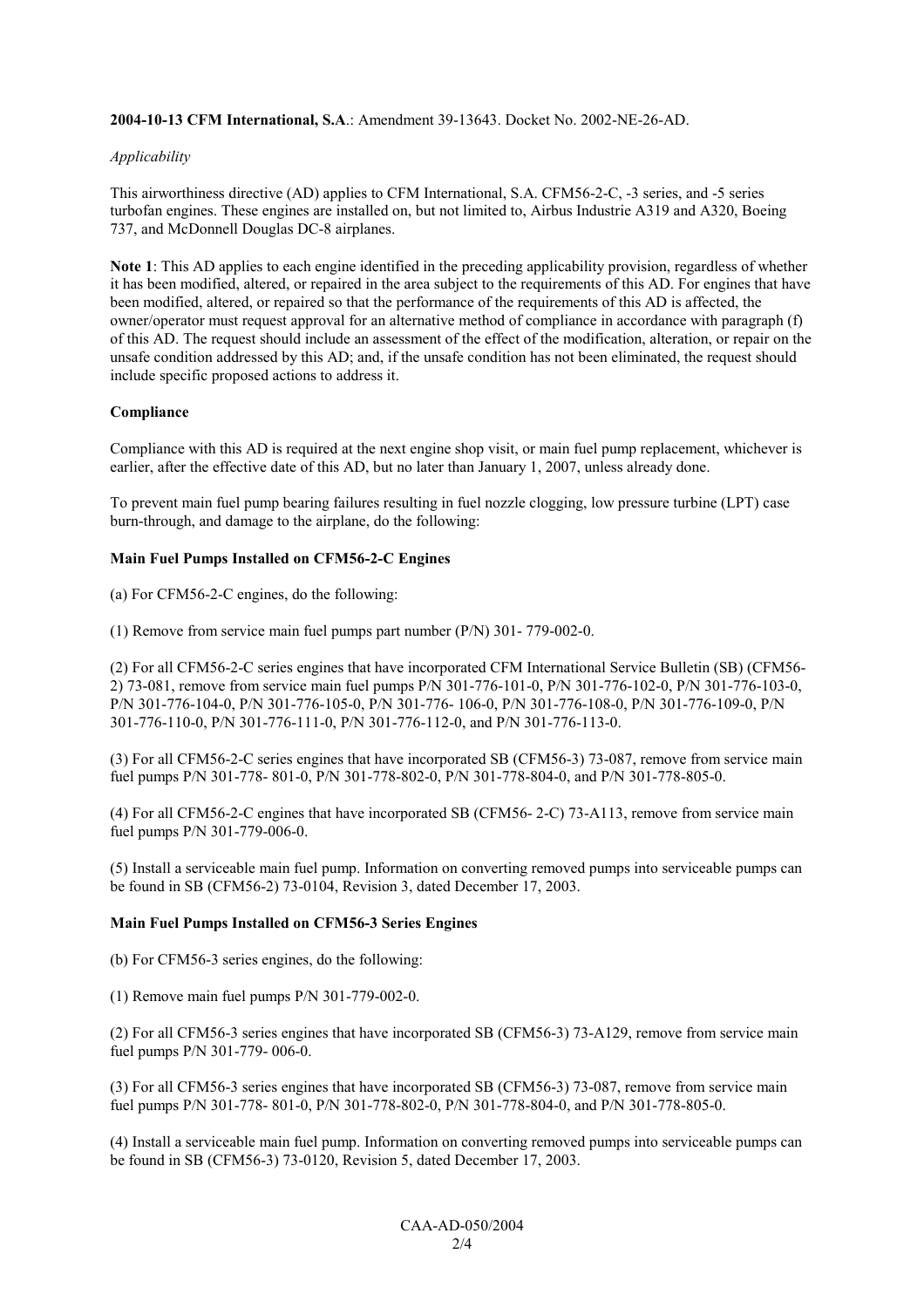# **Main Fuel Pumps Installed on CFM56-5 Series Engines**

(c) For CFM56-5 series engines, do the following:

(1) Remove main fuel pumps P/N 301-785-502-0.

(2) For all CFM56-5 series engines that have incorporated SB (CFM56-5A) 73-A143, remove from service main fuel pumps P/N 301-785- 504-0.

(3) Install a serviceable main fuel pump. Information on converting removed pumps into serviceable pumps can be found in SB (CFM56-5A) 73-0126, Revision 4, dated December 17, 2003.

#### **Do Not Install Main Fuel Pumps**

(d) After the effective date of this AD, do not install the following P/N main fuel pumps onto any engine:

(1) For all engines: P/N 301-779-002-0, P/N 301-779-006-0, P/N 301-785-502-0, and P/N 301-785-504-0.

(2) For CFM56-2-C engines that have incorporated SB (CFM56-2-C) 73-081 but have not incorporated SB (CFM56-2-C) 73-0104: P/N 301- 776-101-0, P/N 301-776-102-0, P/N 301-776-103-0, P/N 301-776-104-0, P/N 301-776-105-0, P/N 301-776-106-0, P/N 301-776-108-0, P/N 301- 776-109-0, P/N 301-776-110-0, P/N 301- 776-111-0, P/N 301-776-112-0, and P/N 301-776-113-0.

(3) For CFM56-2-C engines that have incorporated SB (CFM56-3) 73-087 but have not incorporated SB (CFM56-3) 73-0120: P/N 301-778- 801-0, P/N 301-778-802-0, P/N 301-778-804-0, and P/N 301-778-805-0.

(4) For CFM56-3 series engines that have incorporated SB (CFM56- 3) 73-087 but have not incorporated SB (CFM56-3) 73-0120: P/N 301- 778-801-0, P/N 301-778-802-0, P/N 301-778-804-0, and P/N 301-778- 805-0.

#### **Definition**

(e) An engine shop visit is defined as any maintenance that includes the separation of an engine casing flange.

# **Alternative Methods of Compliance (AMOC)**

(f) An AMOC or adjustment of the compliance time that provides an acceptable level of safety may be used if approved by the Manager, Engine Certification Office (ECO). Operators must submit their request through an appropriate FAA Principal Maintenance Inspector, who may add comments and then send it to the Manager, ECO.

**Note 2**: Information concerning the existence of approved alternative methods of compliance with this airworthiness directive, if any, may be obtained from the ECO.

#### **Special Flight Permits**

(g) Special flight permits may be issued in accordance with  $\S$   $\S$  21.197 and 21.199 of the Federal Aviation Regulations (14 CFR 21.197 and 21.199) to operate the aircraft to a location where the requirements of this AD can be done.

#### **Documents That Have Been Incorporated by Reference**

(h) None.

# **Effective Date**

(i) This amendment becomes effective on June 24, 2004.

# **Footer Information**

Issued in Burlington, Massachusetts, on May 13, 2004.